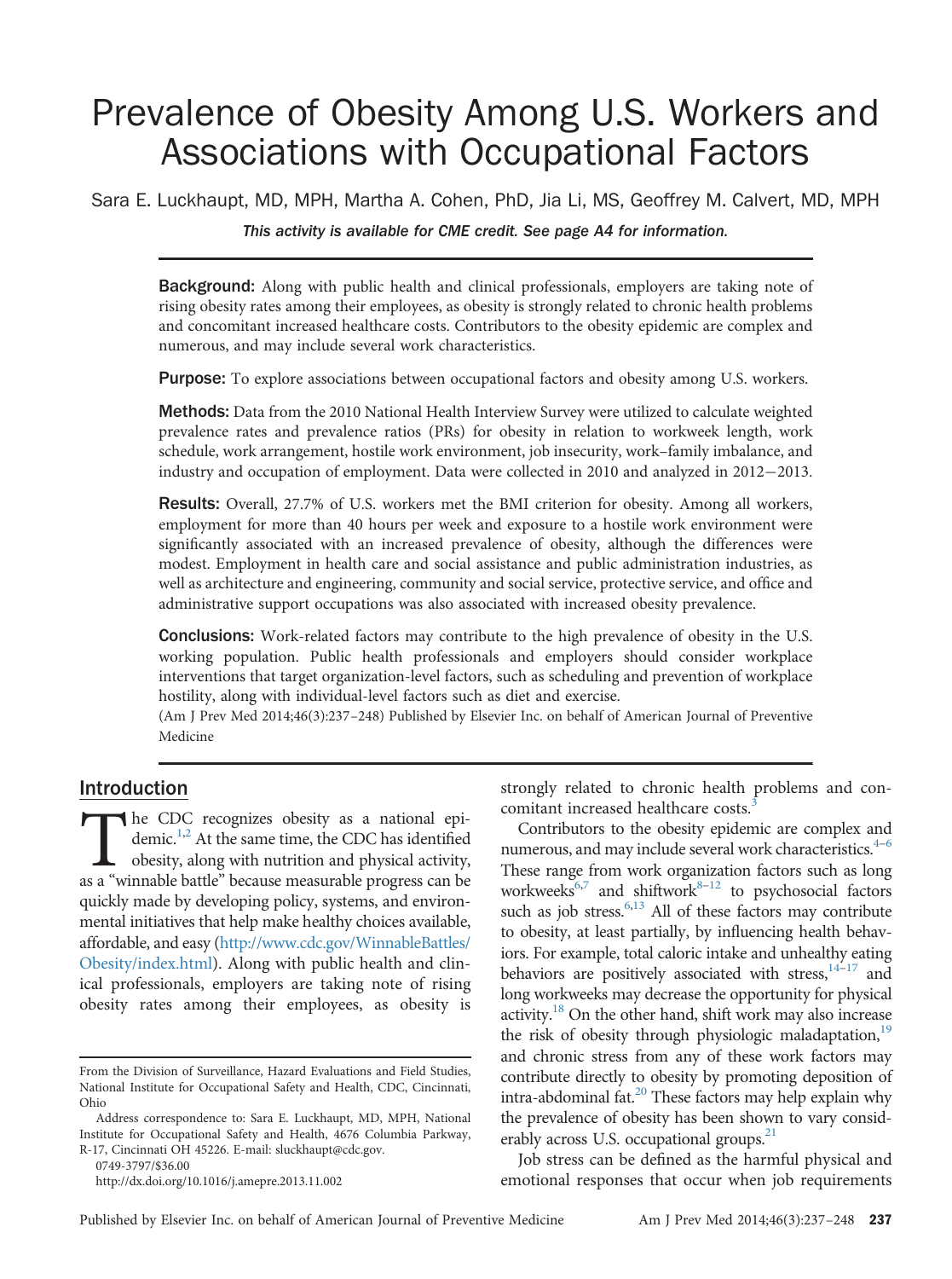do not match the capabilities, resources, or needs of the worker.[22](#page-11-0) Much of the previous research regarding job stress and obesity has focused on the demand-control model<sup>6,23–[25](#page-11-0)</sup> or effort–reward imbalance model,<sup>[6](#page-11-0),[26](#page-11-0)–[28](#page-11-0)</sup> with mixed results.<sup>4,[6](#page-11-0)</sup> Specific individual work-related psychosocial stressors recently linked to physiological and psychological stress responses and poor health behaviors include a hostile work environment (i.e., exposure to threats, bullying, or harassment on the job),<sup>29,30</sup> job insecurity,<sup>[6,31](#page-11-0)–[33](#page-11-0)</sup> and work–family imbalance $34$ ; however, associations between these stressors and obesity have not been well described.

In 2010, the National Institute for Occupational Safety and Health (NIOSH) sponsored an Occupational Health Supplement to the National Health Interview Survey (NHIS-OHS) to collect nationally respresentative data on working conditions, potentially hazardous exposures, and work-related health outcomes among U.S. workers. The present study utilized the NHIS-OHS data regarding work organization characteristics (workweek length, work shift, and work arrangement) $35$  and work-related psychosocial stressors (hostile work environment, job insecurity, and work–family imbalance) $36$  to investigate whether these factors represent stressful work conditions that may be associated with obesity among a large, nationally representative sample that includes U.S. workers from all industry and occupation (I and O) categories. The findings may help explain differences in the prevalence of obesity by I and O.

#### Methods

#### Study Sample

The National Center for Health Statistics (NCHS) within the CDC has conducted the NHIS, a cross-sectional in-person household survey used to monitor the health of the nation, since  $1957<sup>37</sup>$  With the exclusion of individuals in long-term care facilities, correctional facilities, active-duty Armed Forces personnel, and U.S. nationals within foreign countries, the data are considered to be representative of the U.S. population. The survey employs a multistage clustered sample design with oversampling of Blacks, Hispanics, and Asians.

Each year the NHIS includes (1) a core set of questions that change little from year to year and (2) supplemental questions varying from year to year that are concerned with nationally important, timely health issues. Supplements to the 2010 NHIS included sample adult occupational health questions and a sample adult cancer control questionnaire. The data presented in this paper are based on 57.6% of 27,157 sample adults who were employed during the week preceding their interviews (i.e., current workers). The sample adult response rate was 60.8%.

The Research Ethics Review Board of the NCHS (Protocol #2009-16) and the U.S. Office of Management and Budget (Control #0920-0214) both approved the 2010 NHIS. In lieu of written consent, 2010 NHIS respondents provided oral consent before participating.

#### **Measures**

**Obesity.** The main outcome for this study, obesity, was defined as a BMI of  $\geq$  30, based on self-reported weight and height values.

Industry and occupation. Information about sample adults' current industry (employer's type of business) and occupation (employee's type of work) of employment was collected in narrative form. To these data, coding experts assigned four-digit Census I and O codes based on the 2007 North American Industrial Classification System (NAICS) and the 2010 Standard Occupational Classification (SOC) system. These codes were then collapsed into 20 industry groups that approximate NAICS sectors and 22 occupation groups that approximate SOC major groups to allow for more-reliable estimates.

Work organization characteristics. With the exception of work hours, which are collected as part of the core Family Module, data regarding work organization characteristics and work-related psychosocial stressors came from the OHS. Long work hours were defined as having worked more than 40 hours in the past week, and part-time work was defined as working less than 35 hours.

Work-related psychosocial stressors. Hostile work environment was defined as answering "yes" to the question During the past 12 months were you threatened, bullied, or harassed by anyone while you were on the job? Job insecurity and work-family imbalance were measured by asking the participant whether they strongly agreed, agreed, disagreed, or strongly disagreed with a particular statement regarding their current job. No specific time frame was specified. Job insecurity was assessed with the statement "I am worried about becoming unemployed." Responses of "strongly agree" and "agree" were defined as job insecurity. Work–family imbalance was assessed with the statement "It is easy for me to combine work with family responsibilities." Responses of "strongly disagree" and "disagree" were defined as work–family imbalance.

Potential confounders. Because the following demographic variables may be related to obesity and the exposure variables, they were treated as potential confounders: gender, age, race/ethnicity, and education. Race/ethnicity was stratified as non-Hispanic white, non-Hispanic black, non-Hispanic Asian, non-Hispanic other, or Hispanic.

Some models also included the following health behaviors, which have been shown to be associated with obesity and vary by employment characteristics (e.g., I and O): smoking, exercise, and fruit and vegetable consumption. Exercise was dichotomized as meeting vs. not meeting CDC recommendations for aerobic activity for adults (150 minutes of moderate-intensity aerobic activity or 75 minutes of vigorous-intensity aerobic activity per week or some combination of the two; [http://www.cdc.gov/](http://www.cdc.gov/physicalactivity/everyone/guidelines/adults.html) [physicalactivity/everyone/guidelines/adults.html](http://www.cdc.gov/physicalactivity/everyone/guidelines/adults.html)), based on the reported frequency of leisure-time light/moderate and vigorous activity per week multiplied by the duration of each level of exercise. Daily fruit and vegetable consumption was used as a surrogate for healthy eating behavior, based on the Dietary Guidelines for Americans recommendation that eating more of these foods instead of higher-calorie foods can help adults and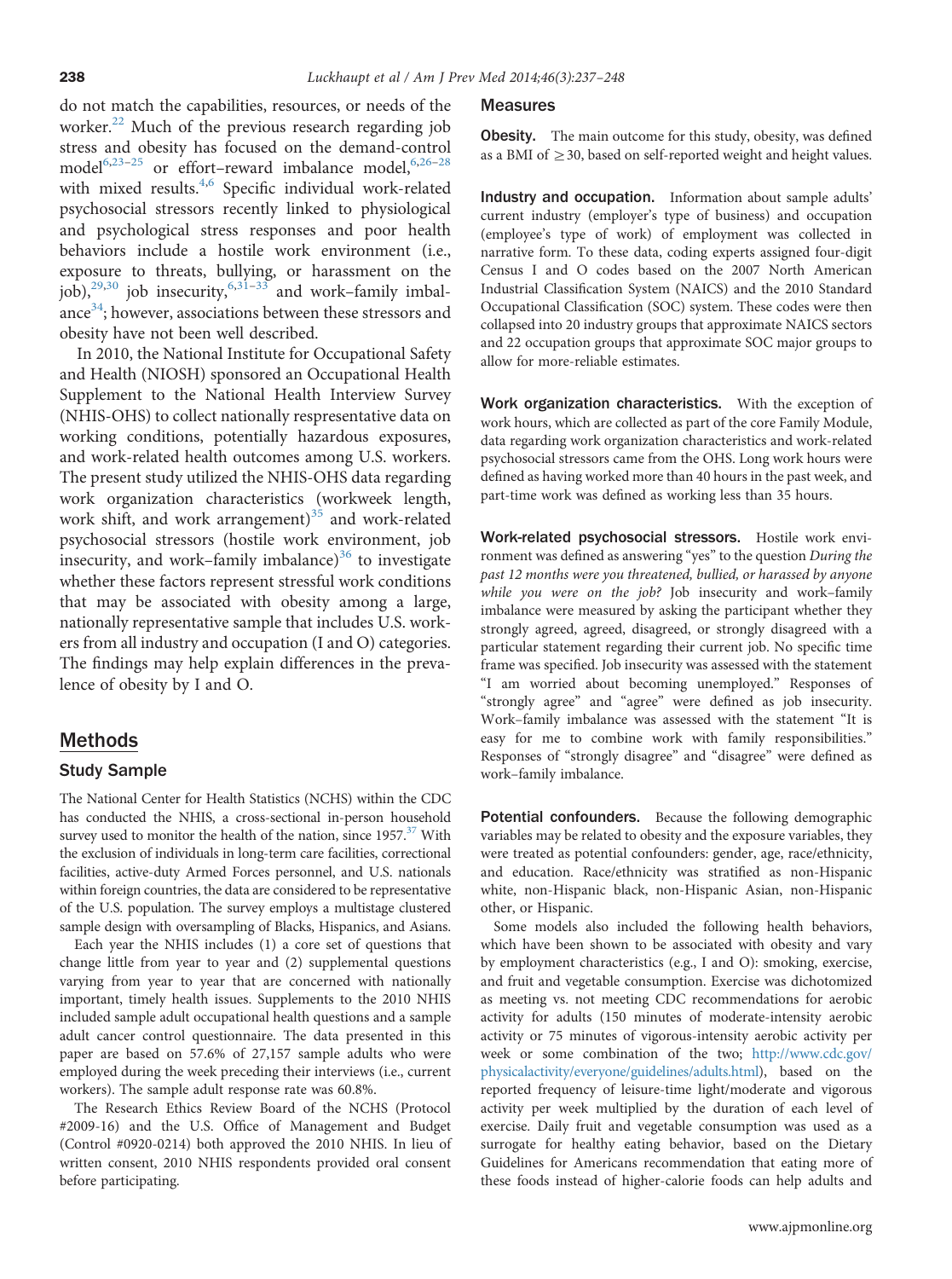<span id="page-2-0"></span>

|  |  |  |  |  |  |  | Table 1. Prevalence of obesity and mean BMI among U.S. workers by demographic characteristics and health behaviors, 2010 |  |  |  |
|--|--|--|--|--|--|--|--------------------------------------------------------------------------------------------------------------------------|--|--|--|
|--|--|--|--|--|--|--|--------------------------------------------------------------------------------------------------------------------------|--|--|--|

| Characteristic                   | Unweighted<br>sample size | <b>Estimated population</b><br>(in millions) | <b>Weighted mean BMI</b><br>$(95% \text{ Cl})$ | <b>Unweighted obesity</b><br>cases | Weighted prevalence<br>$(% )^{2}(1, 5[ )^{2})$ | PR<br>$(95% \text{ Cl})$ |
|----------------------------------|---------------------------|----------------------------------------------|------------------------------------------------|------------------------------------|------------------------------------------------|--------------------------|
| BY DEMOGRAPHIC CHARACTERISTICS   |                           |                                              |                                                |                                    |                                                |                          |
| Gender                           |                           |                                              |                                                |                                    |                                                |                          |
| Male                             | 7,529                     | 72.2                                         | 28.0 (27.8, 28.1)                              | 2023                               | 28.2(0.6)                                      | 1.05(0.98, 1.11)         |
| Female                           | 7,592                     | 62.3                                         | 27.2 (27.0, 27.4)                              | 2132                               | 27.0(0.6)                                      | ref                      |
| Age group (years)                |                           |                                              |                                                |                                    |                                                |                          |
| $18 - 29$                        | 3,346                     | 32.4                                         | 26.1 (25.9, 26.4)                              | 654                                | 19.7(0.8)                                      | ref                      |
| $30 - 44$                        | 5,306                     | 44.6                                         | 28.0 (27.8, 28.2)                              | 1536                               | 29.7(0.7)                                      | 1.50(1.37, 1.65)         |
| $45 - 64$                        | 5,700                     | 51.6                                         | 28.2 (28.0, 28.4)                              | 1766                               | 31.2(0.7)                                      | 1.58(1.45, 1.73)         |
| $\geq 65$                        | 769                       | 5.9                                          | 27.7 (27.3, 28.0)                              | 199                                | 25.3(1.8)                                      | 1.28(1.09, 1.51)         |
| Race/ethnicity                   |                           |                                              |                                                |                                    |                                                |                          |
| White, non-Hispanic              | 8,688                     | 92.4                                         | 27.4 (27.3, 27.5)                              | 2254                               | 26.5(0.5)                                      | ref                      |
| Black, non-Hispanic              | 2,182                     | 14.2                                         | 29.2 (28.9, 29.6)                              | 834                                | 37.7(1.4)                                      | 1.42(1.31, 1.55)         |
| Asian, non-Hispanic              | 1,001                     | 6.6                                          | 24.7 (24.4, 25.1)                              | 97                                 | 11.0(1.2)                                      | 0.41(0.33, 0.52)         |
| Other, non-Hispanic              | 292                       | 2.3                                          | 29.0 (28.1, 30.0)                              | 98                                 | 38.8(3.3)                                      | 1.47(1.24, 1.74)         |
| Hispanic                         | 2,958                     | 19.0                                         | 28.3 (28.1, 28.5)                              | 872                                | 30.5(1.0)                                      | 1.15(1.07, 1.24)         |
| Education                        |                           |                                              |                                                |                                    |                                                |                          |
| Less than high school<br>diploma | 1,515                     | 10.8                                         | 28.4 (28.0, 28.8)                              | 460                                | 30.6(1.5)                                      | 1.37(1.21, 1.55)         |
| High school or GED<br>diploma    | 3,213                     | 28.4                                         | 28.5 (28.3, 28.8)                              | 1050                               | 33.8(1.0)                                      | 1.51 (1.38, 1.66)        |
| Some college                     | 4,004                     | 34.4                                         | 28.6 (28.4, 28.8)                              | 1318                               | 33.1(0.9)                                      | 1.48 (1.36, 1.62)        |
| College degree                   | 4,749                     | 43.3                                         | 26.9 (26.7, 27.1)                              | 1035                               | 22.3(0.8)                                      | ref                      |
| BY HEALTH BEHAVIORS              |                           |                                              |                                                |                                    |                                                |                          |
| <b>Smoking status</b>            |                           |                                              |                                                |                                    |                                                |                          |
| Current smoker                   | 2.903                     | 25.9                                         | 27.2 (27.0, 27.5)                              | 724                                | 25.3(1.0)                                      | 0.94(0.86, 1.03)         |
|                                  |                           |                                              |                                                |                                    |                                                | (continued on next page) |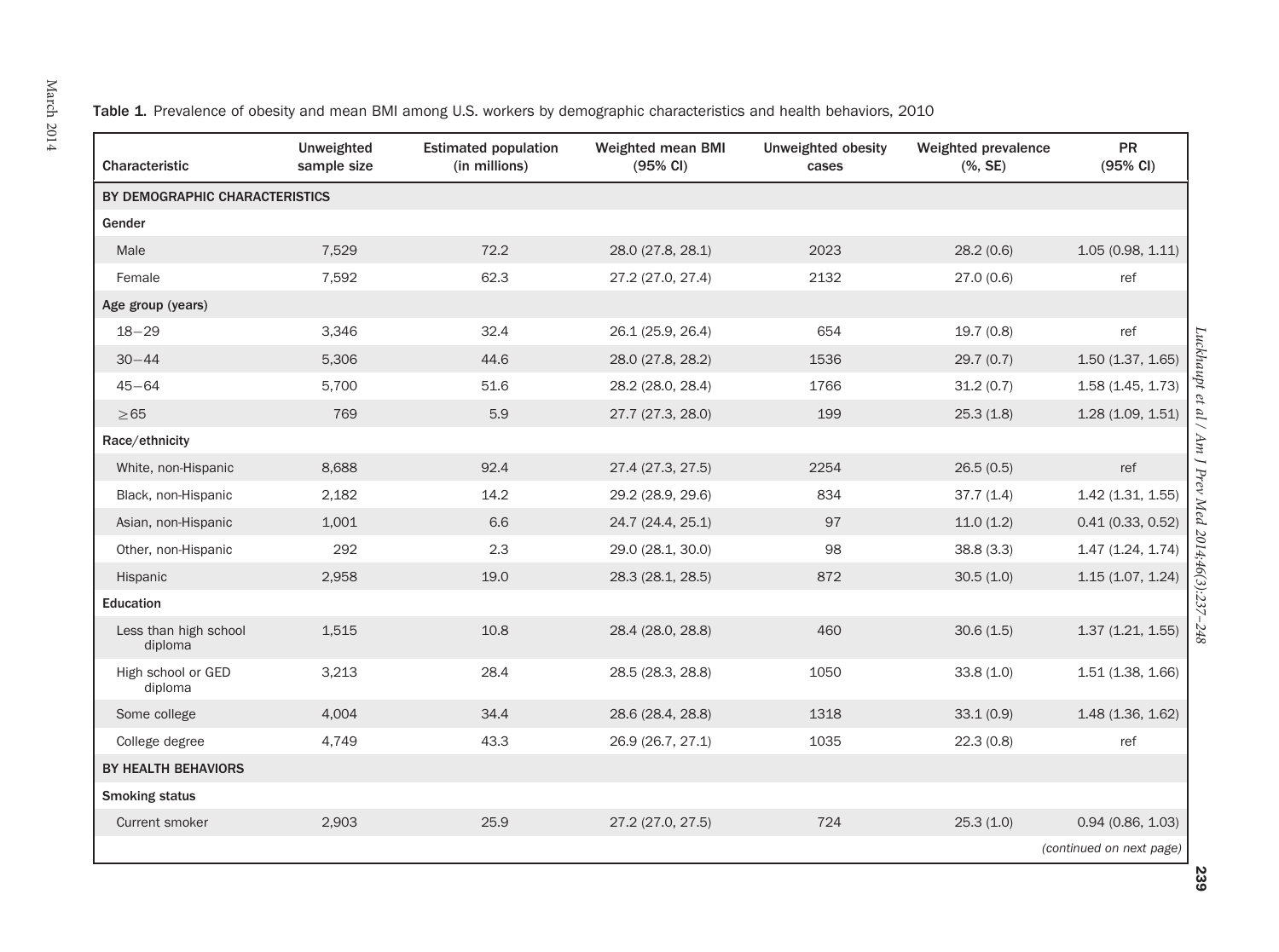|                                         |                           | Table 1. Prevalence of obesity and mean BMI among U.S. workers by demographic characteristics and health behaviors, 2010 (continued) |                               |                             |                                |                   |
|-----------------------------------------|---------------------------|--------------------------------------------------------------------------------------------------------------------------------------|-------------------------------|-----------------------------|--------------------------------|-------------------|
| Characteristic                          | sample size<br>Unweighted | Estimated population<br>(in millions)                                                                                                | Weighted mean BMI<br>(95% Cl) | Unweighted obesity<br>cases | Weighted prevalence<br>(%, SE) | $(95%$ CI)<br>Æ   |
| Former smoker                           | 2,812                     | 26.1                                                                                                                                 | 28.3 (28.0, 28.5)             | 891                         | 32.1(1.0)                      | 1.19 (1.11, 1.28) |
| Never smoked                            | 9,390                     | 82.4                                                                                                                                 | 27.5 (27.4, 27.7)             | 2533                        | 27.0 (0.6)                     | ľef               |
| Exercise                                |                           |                                                                                                                                      |                               |                             |                                |                   |
| <recommended<br>amount</recommended<br> | 7,432                     | 63.5                                                                                                                                 | 28.3 (28.1, 28.4)             | 2395                        | 32.7 (0.7)                     | 1.42 (1.33, 1.52) |
| >recommended<br>amount                  | 7,406                     | 68.3                                                                                                                                 | 27.0 (26.9, 27.2)             | 1686                        | 23.0 (0.6)                     | ref               |
| Fruit and vegetable consumption, daily  |                           |                                                                                                                                      |                               |                             |                                |                   |
| $<$ 5 servings                          | 13,856                    | 123.4                                                                                                                                | 27.7 (27.5, 27.8)             | 3851                        | 28.0 (0.5)                     | 1.45(1.21, 1.73)  |
| $\geq$ 5 servings                       | 508                       | 4.4                                                                                                                                  | 26.3 (25.9, 26.8)             | 109                         | 19.3(1.7)                      | ľef               |
|                                         |                           |                                                                                                                                      |                               |                             |                                |                   |

children achieve and maintain a healthy weight [\(http://www.](http://www.health.gov/dietaryguidelines/Default.asp) [health.gov/dietaryguidelines/Default.asp\)](http://www.health.gov/dietaryguidelines/Default.asp). Data on daily fruit and vegetable consumption were derived from estimates of average intake based on the frequency of eating certain types of food during the month preceding the interview. Subjects were stratified based on whether their average daily consumption of fruits and vegetables was five or more servings.

#### Data Analysis

Data were analyzed by survey procedures in SAS 9.3 and by SUDAAN 11 to account for the complex sample survey design. To represent the U.S. civilian, non-institutionalized population aged  $\geq$  18 years, all prevalence estimates were weighted using the NHIS individual sample adult record weights. Point estimates with relative  $SE$   $>$  30% are noted by dashes. Proportions of obese workers stratified by various work organization factors, psychosocial factors, and I and O categories were compared to reference categories by *t*-test. Statistical significance was defined as  $p \leq 0.05$ . For each industry (and occupation), the reference value was set as the prevalence among all other industry (or occupation) groups. For work organization and psychosocial factors, three different models were utilized to calculate prevalence ratios (PRs) with logistic regression: an unadjusted model; one adjusted for demographic variables (Model 1); and another adjusted for demographic variables and health behaviors (Model 2). For I and O, the following three models are presented: an unadjusted model; one adjusted for demographic variables and health behaviors (Model 2); and another model adjusted for all factors included in Model 2 plus work organization/psychosocial factors significantly associated with obesity in bivariate analyses (Model 3). Data were collected in 2010 and analyzed in  $2012-2013$ .

Data were further probed for potential interactions that would help better explore the associations between work-related factors and obesity, and whether work-related factors modify relationships between health behaviors and obesity. Specifically, we tested for two-way interactions between each of the work organization and workplace psychosocial factors significantly associated with obesity and I and O. On the basis of associations found in previous studies, we also tested for interactions between work hours and gender and between work hours and physical activity level.

## Results

PR, prevalence ratio

РÉ.

prevalence ration

#### Prevalence of Obesity by Demographic Characteristics and Health Behaviors

Data were available for 15,121 working adults representing approximately 135 million people. The overall prevalence of obesity among workers was 27.7%. Workers aged 18-29 years, non-Hispanic Asians, and workers with college degrees had the lowest prevalence of obesity in their respective categories ([Table 1](#page-2-0)).

Former smokers had a higher prevalence of obesity compared to current smokers and those who never smoked. As expected, a lower obesity prevalence was found among respondents meeting national physical activity guidelines or consuming fruits and vegetables more than five times daily [\(Table 1\)](#page-2-0).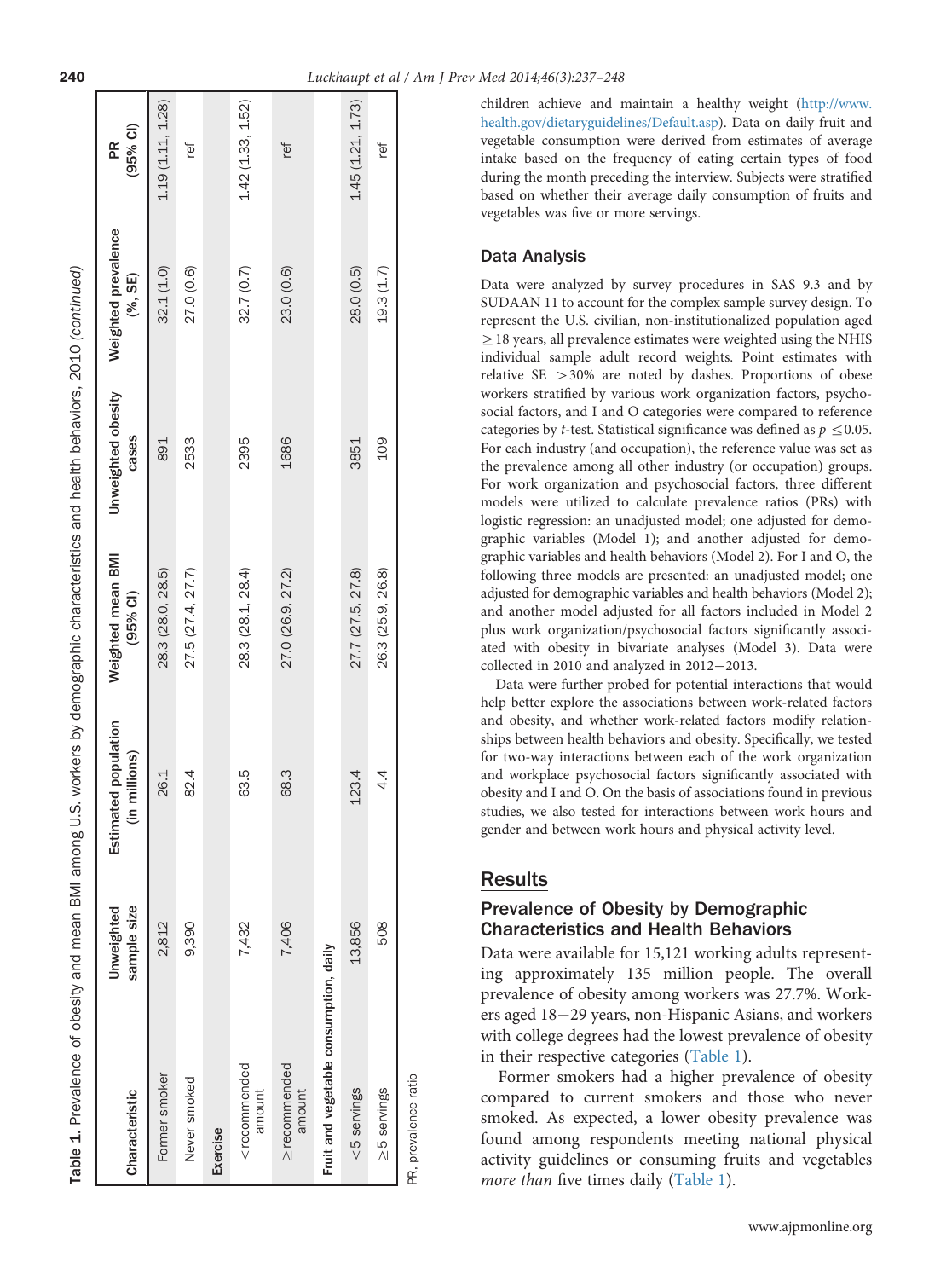#### <span id="page-4-0"></span>Table 2. Prevalence of obesity and mean BMI among U.S. workers by job characteristics, 2010

| Job<br>characteristic  | Unweighted<br>sample size | <b>Estimated</b><br>population<br>(in millions) | Weighted mean<br><b>BMI (95% CI)</b> | <b>Estimated number of</b><br>obese workers<br>(in millions) | Weighted<br>prevalence<br>(%, SE) | <b>Unadjusted PR</b><br>$(95% \text{ Cl})$ | Model 1: PR<br>$(95\% \text{ Cl})^a$ | Model 2: PR<br>$(95\% \text{ Cl})^{\text{b}}$                           |
|------------------------|---------------------------|-------------------------------------------------|--------------------------------------|--------------------------------------------------------------|-----------------------------------|--------------------------------------------|--------------------------------------|-------------------------------------------------------------------------|
| Weekly work hours      |                           |                                                 |                                      |                                                              |                                   |                                            |                                      |                                                                         |
| $<$ 35 $\,$            | 3,517                     | 31.7                                            | 27.0 (26.8, 27.2)                    | 7.9                                                          | 24.9(0.9)                         | 0.90(0.83, 0.97)                           | 0.96(0.89, 1.05)                     | 0.97(0.89, 1.06)                                                        |
| $35 - 40$              | 7,405                     | 64.2                                            | 27.7 (27.5, 27.8)                    | 17.8                                                         | 27.7(0.6)                         | ref                                        | ref                                  | ref                                                                     |
| >40                    | 3,924                     | 36.0                                            | 28.0 (27.8, 28.3)                    | 10.8                                                         | 30.0(0.9)                         | 1.09(1.01, 1.17)                           | 1.08(1.00, 1.16)                     | 1.08(1.01, 1.17)                                                        |
| Work schedule          |                           |                                                 |                                      |                                                              |                                   |                                            |                                      |                                                                         |
| Day                    | 10,931                    | 96.9                                            | 27.7 (27.6, 27.8)                    | 27.1                                                         | 27.9(0.5)                         | ref                                        | ref                                  | ref                                                                     |
| Other                  | 4,170                     | 37.4                                            | 27.4 (27.2, 27.7)                    | 10.1                                                         | 27.1(0.8)                         | 0.97(0.90, 1.04)                           | 0.99(0.92, 1.06)                     | 0.99(0.92, 1.07)                                                        |
| Work schedule          |                           |                                                 |                                      |                                                              |                                   |                                            |                                      |                                                                         |
| Day                    | 10,931                    | 96.9                                            | 27.7 (27.6, 27.8)                    | 27.1                                                         | 27.9(0.5)                         | ref                                        | ref                                  | ref                                                                     |
| Evening shift          | 776                       | 7.0                                             | 26.9 (26.4, 27.5)                    | 1.8                                                          | 26.2(2.0)                         | 0.94(0.80, 1.10)                           | 0.99(0.85, 1.15)                     | 1.01(0.87, 1.18)                                                        |
| Night shift            | 564                       | 4.8                                             | 28.0 (27.4, 28.6)                    | 1.4                                                          | 29.4(2.2)                         | 1.05(0.90, 1.23)                           | 1.09(0.93, 1.27)                     | 1.10 (0.94, 1.29)                                                       |
| Rotating<br>shift      | 1,425                     | 12.8                                            | 27.8 (27.4, 28.2)                    | 3.7                                                          | 29.2(1.5)                         | 1.05(0.94, 1.16)                           | 1.06(0.94, 1.20)                     | Luckhaupt et al / Am J Prev Med 2014:46(3):237-248<br>1.07 (0.94, 1.20) |
| Other                  | 1,405                     | 12.7                                            | 27.1 (26.8, 27.5)                    | 3.1                                                          | 24.7(1.3)                         | 0.88(0.79, 0.99)                           | 0.89(0.80, 1.00)                     | 0.89(0.79, 0.99)                                                        |
| Work arrangement       |                           |                                                 |                                      |                                                              |                                   |                                            |                                      |                                                                         |
| Independent            | 1,531                     | 13.0                                            | 27.1 (26.8, 27.5)                    | 3.3                                                          | 25.5(1.4)                         | 0.92(0.82, 1.02)                           | 0.88(0.79, 0.97)                     | 0.90(0.81, 1.01)                                                        |
| On-call                | 371                       | 3.3                                             | 27.2 (26.6, 27.8)                    | 0.9                                                          | 26.1(2.7)                         | 0.94(0.76, 1.16)                           | 0.89(0.71, 1.11)                     | 0.89(0.70, 1.13)                                                        |
| Temporary<br>agency    | 142                       | 1.1                                             | 28.6 (27.3, 29.9)                    | 0.4                                                          | 36.7(4.8)                         | 1.32(1.02, 1.71)                           | 1.10(0.79, 1.54)                     | 1.11(0.79, 1.55)                                                        |
| Contracting<br>company | 249                       | 2.1                                             | 28.1 (27.2, 29.0)                    | 0.7                                                          | 31.9(3.8)                         | 1.15(0.91, 1.45)                           | 1.14(0.90, 1.46)                     | 1.09 (0.86, 1.38)                                                       |
| Regular/<br>permanent  | 12,297                    | 110.1                                           | 27.7 (27.5, 27.8)                    | 30.7                                                         | 27.8(0.5)                         | ref                                        | ref                                  | ref                                                                     |
| Other                  | 507                       | 4.6                                             | 27.5 (26.9, 28.1)                    | 1.3                                                          | 27.4(2.4)                         | 0.99(0.82, 1.18)                           | 0.97(0.81, 1.16)                     | 0.92(0.77, 1.11)                                                        |
|                        |                           |                                                 |                                      |                                                              |                                   |                                            |                                      | (continued on next page)                                                |

241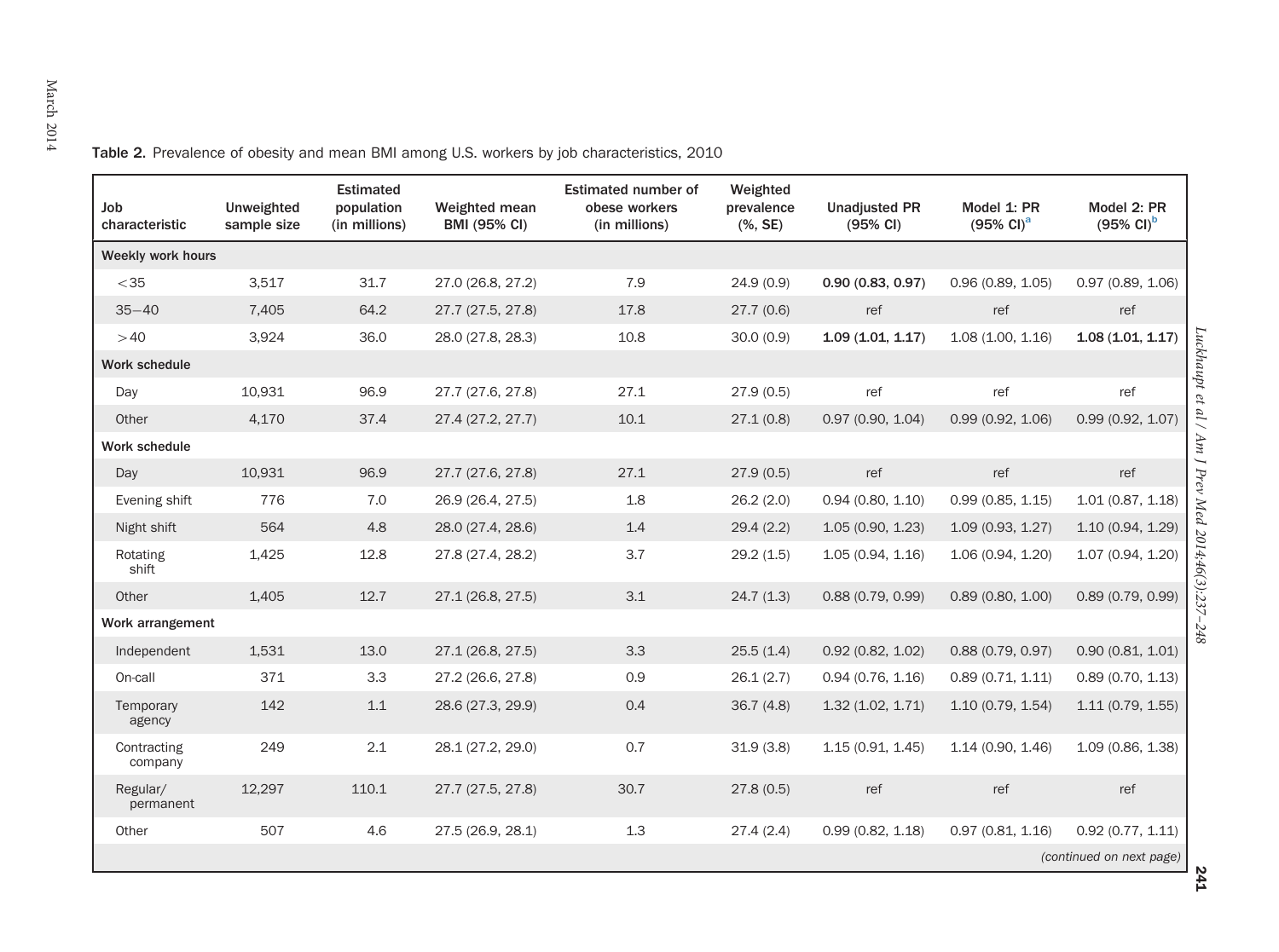<span id="page-5-0"></span>

|                          |                           |                                          |                                            | Table 2. Prevalence of obesity and mean BMI among U.S. workers by job characteristics, 2010 (continued) |                                   |                                    |                                        |                                        |
|--------------------------|---------------------------|------------------------------------------|--------------------------------------------|---------------------------------------------------------------------------------------------------------|-----------------------------------|------------------------------------|----------------------------------------|----------------------------------------|
| characteristic<br>dop    | sample size<br>Unweighted | (in millions)<br>population<br>Estimated | Weighted mean<br>BMI (95% CI)              | Estimated number of<br>obese workers<br>(in millions)                                                   | prevalence<br>Weighted<br>(%, SE) | <b>Unadjusted PR</b><br>$(95%$ CI) | Model 1: PR<br>$(95%$ CI) <sup>a</sup> | Model 2: PR<br>$(95%$ CI) <sup>b</sup> |
| Hostile work environment |                           |                                          |                                            |                                                                                                         |                                   |                                    |                                        |                                        |
| Yes                      | 1,144                     | 9.9                                      | 28.3 (27.8, 28.7)                          | ე<br>თ                                                                                                  | 31.0 (1.6)                        | 1.13 (1.02, 1.26)                  | 1.12(1.01, 1.25)                       | 1.13 (1.01, 1.26)                      |
| $\frac{1}{2}$            | 13,935                    | 124.2                                    | 27.6 (27.5, 27.7)                          | 34.0                                                                                                    | 27.4(0.5)                         | ref                                | ref                                    | ref                                    |
| Job insecurity           |                           |                                          |                                            |                                                                                                         |                                   |                                    |                                        |                                        |
| Yes                      | 5,055                     | 42.4                                     | 27.9 (27.7, 28.1)                          | 12.7                                                                                                    | 29.9 (0.8)                        | 1.12(1.05, 1.20)                   | 1.07 (1.01, 1.15)                      | 1.05(0.98, 1.13)                       |
| $\frac{1}{2}$            | 10,003                    | 91.4                                     | 7.5(27.3, 27.6)<br>$\overline{\mathsf{N}}$ | 24.3                                                                                                    | 26.6 (0.5)                        | ľef                                | ref                                    | ref                                    |
| Work-family imbalance    |                           |                                          |                                            |                                                                                                         |                                   |                                    |                                        |                                        |
| Yes                      | 2,483                     | 21.7                                     | 27.7 (27.5, 28.0)                          | δ2                                                                                                      | 28.6 (1.1)                        | 1.04 (0.96, 1.13)                  | 1.02(0.94, 1.11)                       | 1.02(0.94, 1.11)                       |
| $\frac{1}{2}$            | 12,562                    | 112.1                                    | 27.6 (27.5, 27.7)                          | 30.9                                                                                                    | 27.5(0.5)                         | ref                                | ref                                    | ref                                    |

Note: Boldface indicates statistically significant differences from ref (ρ ≤ 0.05).<br><sup>a</sup>In Model 1, PRs are adjusted for demographic covariates (gender, age, race/ethnicity, and education)

Note: Boldface indicates statistically significant differences from ref ( $p \leq 0.05$ )

bIn Model 2, PRs are adjusted for demographic covariates and health behaviors (smoking, exercise, and fruit and vegetable consumption)

PRs are adjusted for demographic covariates (gender, age, race/ethnicity, and education)<br>PRs are adjusted for demographic covariates and health behaviors (smoking, exercise, and fruit and vegetable consumption)

PR, prevalence ratio

prevalence <sup>a</sup>ln Model 1, P<br><sup>b</sup>ln Model 2, P<br>PR, prevalence

ratio

### Prevalence of Obesity by Work Organization and Psychosocial Factors

Working more than 40 hours per week was significantly associated with obesity in the unadjusted model  $(PR=1.09, 95\% CI=1.01, 1.17)$ , and this effect was only slightly attenuated when adjusted for demographics and health behaviors (PR= $1.08$ , 95% CI= $1.01$ , 1.17; [Table 2\)](#page-4-0). Workers who reported exposure to a hostile work environment were significantly more likely to be obese according to the unadjusted model  $(PR=1.13,$ 95% CI=1.02, 1.26), and the significance of this effect persisted after adjustment for demographic characteristics and health behaviors (PR= $1.13$ , 95% CI= $1.01$ , 1.26; [Table 2\)](#page-4-0). Job insecurity was significantly associated with obesity in the unadjusted model  $(PR=1.12,$ 95% CI=1.05, 1.20) and Model 1 (PR=1.07, 95%  $CI=1.01$ , 1.15), but adjustment for health behaviors made this effect nonsignificant. There was no significant association between obesity and work–family imbalance.

### Prevalence of Obesity by Industry and **Occupation**

Among industry categories, public administration (PA) workers had the highest prevalence of obesity (36.3%,  $SE = 2.1$ ; [Table 3\)](#page-6-0). There were four industry categories with unadjusted PRs that were significantly elevated. The PRs for both manufacturing and transportation and warehousing became nonsignificant after adjustment for demographic factors (Model 1, data not shown); however, the PRs for both healthcare and social assistance (HCSA) and PA industries remained significantly elevated after adjustment for all covariates (Model 3; PR for HCSA=1.19, 95% CI=1.08, 1.30; PR for PA=1.26, 95% CI=1.12, 1.43). On the other hand, four industry categories had unadjusted PRs that were significantly low, and the significance of three of these persisted after adjustment for all covariates.

Among occupation categories, protective service (PS) workers had the highest prevalence of obesity (40.7%, SE=3.2, [Table 4\)](#page-8-0). Although eight occupational categories exhibited significantly elevated PRs in the unadjusted model, only the PRs for architecture and engineering (AE); community and social service (CS); PS; and office and administrative support (OAS) workers remained significantly elevated after adjustment for all covariates (Model 3; PR for AE=1.34, 95% CI=1.12, 1.62; PR for  $CS=1.30$ , 95%  $CI=1.06$ , 1.60; PR for PS=1.23, 95% CI=1.03, 1.49; PR for OAS=1.12, 95% CI=1.02, 1.22). Six occupational categories had unadjusted PRs that were significantly low, and the significance of two of these persisted after adjustment for all covariates.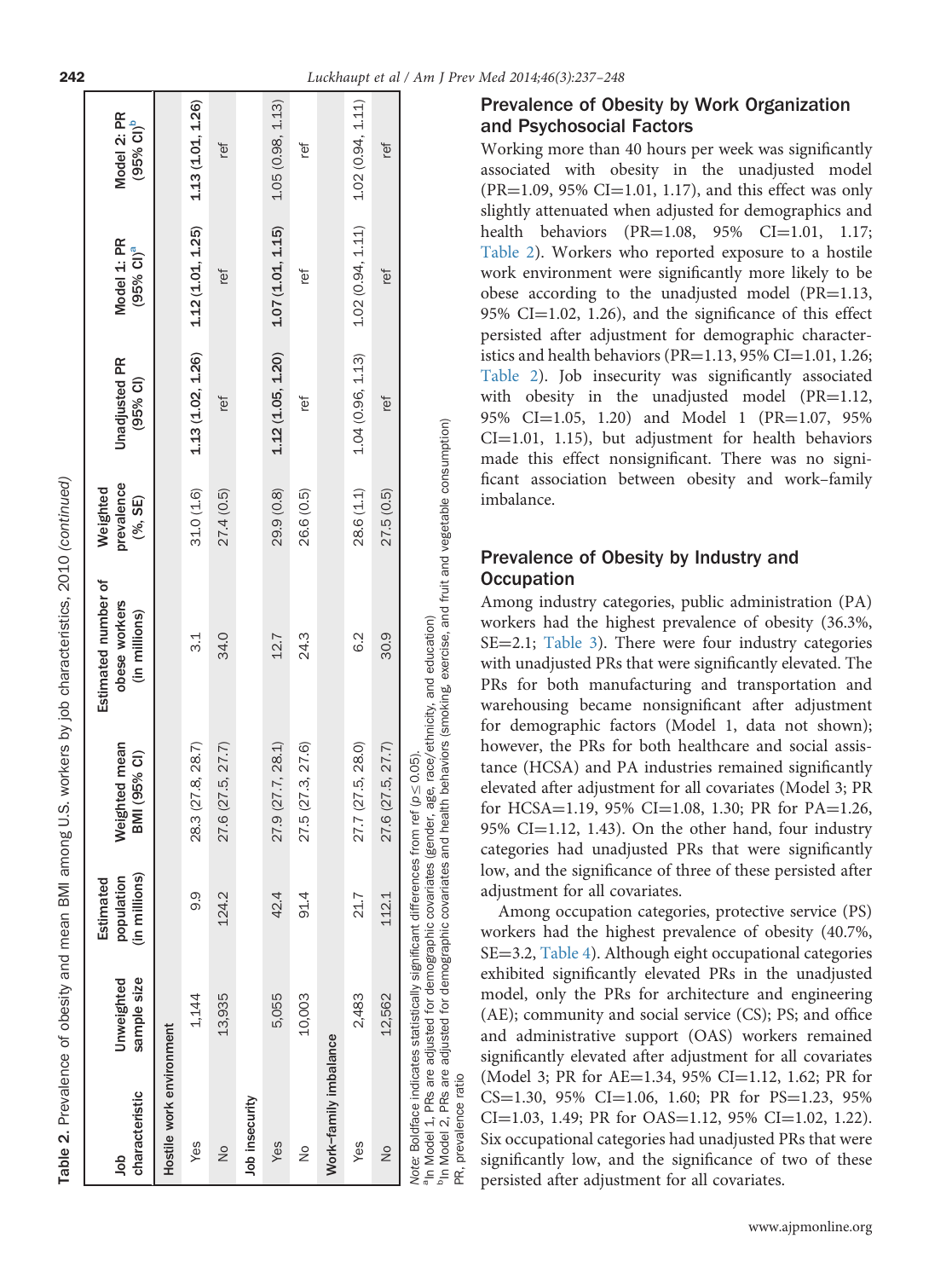<span id="page-6-0"></span>Table 3. Prevalence of obesity and mean BMI among U.S. workers by industry (North American Industrial Classification System Sector), 2010

| Industry                                                                             | Unweighted<br>sample size | Estimated<br>population<br>(in millions) | Weighted mean<br><b>BMI (95% CI)</b> | <b>Estimated number</b><br>of obese workers<br>(in millions) | Weighted<br>prevalence<br>(%, SE) | <b>Unadjusted PR</b><br>$(95% \text{ Cl})$ | Model 2: PR<br>$(95\% \text{ Cl})^a$ | Model 3: PR<br>$(95\% \text{ Cl})^b$ |                                                    |
|--------------------------------------------------------------------------------------|---------------------------|------------------------------------------|--------------------------------------|--------------------------------------------------------------|-----------------------------------|--------------------------------------------|--------------------------------------|--------------------------------------|----------------------------------------------------|
| Agriculture, forestry,<br>fishing, and hunting<br>(11)                               | 225                       | 2.0                                      | 27.8 (26.8, 28.7)                    | 0.5                                                          | 26.4(3.9)                         | 0.95(0.71, 1.27)                           | 0.99(0.73, 1.32)                     | 0.99(0.72, 1.35)                     |                                                    |
| Mining (21)                                                                          | 67                        | 0.7                                      | 28.7 (26.7, 30.6)                    | 0.2                                                          | 27.9(7.6)                         | 1.00(0.59, 1.72)                           | 1.11(0.73, 1.69)                     | 1.11(0.74, 1.67)                     |                                                    |
| Utilities (22)                                                                       | 128                       | 1.3                                      | 28.6 (27.8, 29.4)                    | 0.5                                                          | 34.1(4.8)                         | 1.23(0.93, 1.62)                           | 0.92(0.65, 1.32)                     | 0.88(0.61, 1.29)                     |                                                    |
| Construction (23)                                                                    | 946                       | 9.1                                      | 28.0 (27.6, 28.4)                    | 2.7                                                          | 29.8(1.6)                         | 1.08 (0.96, 1.20)                          | 0.99(0.88, 1.12)                     | 1.01(0.90, 1.14)                     |                                                    |
| Manufacturing<br>$(31 - 33)$                                                         | 1395                      | 12.8                                     | 28.3 (28.0, 28.7)                    | 3.9                                                          | 30.8(1.4)                         | 1.12(1.02, 1.23)                           | 1.02(0.92, 1.13)                     | 1.01(0.91, 1.12)                     |                                                    |
| Wholesale trade (42)                                                                 | 355                       | 3.4                                      | 27.7 (27.1, 28.4)                    | 0.9                                                          | 25.8(2.7)                         | 0.92(0.75, 1.14)                           | 0.88(0.72, 1.09)                     | $0.87$ (0.71, 1.08)                  |                                                    |
| Retail trade (44-45)                                                                 | 1527                      | 14.7                                     | 27.5 (27.1, 27.8)                    | 3.8                                                          | 25.7(1.3)                         | 0.91(0.82, 1.02)                           | 0.93(0.83, 1.04)                     | 0.93(0.83, 1.04)                     |                                                    |
| Transportation and<br>warehousing<br>$(48 - 49)$                                     | 625                       | 5.5                                      | 28.5 (28.0, 28.9)                    | 1.8                                                          | 33.1(2.2)                         | 1.20(1.05, 1.37)                           | 1.04 (0.90, 1.20)                    | 1.03(0.89, 1.19)                     | Luckhaupt et al / Am J Prev Med 2014;46(3):237-248 |
| Information (51)                                                                     | 389                       | 3.4                                      | 28.3 (27.3, 29.2)                    | 1.1                                                          | 33.1(3.0)                         | 1.19(1.00, 1.42)                           | 1.16 (0.96, 1.39)                    | 1.15(0.95, 1.38)                     |                                                    |
| Finance and insurance<br>(52)                                                        | 648                       | 5.8                                      | 27.4 (26.9, 28.0)                    | 1.4                                                          | 24.4(2.1)                         | $0.87$ (0.74, 1.03)                        | 0.94(0.80, 1.10)                     | $0.94$ (0.81, 1.10)                  |                                                    |
| Real estate, rental and<br>leasing (53)                                              | 300                       | 2.5                                      | 26.9 (26.2, 27.7)                    | 0.5                                                          | 19.9(2.8)                         | 0.71(0.54, 0.94)                           | 0.69(0.52, 0.91)                     | 0.68(0.51, 0.90)                     |                                                    |
| Professional, scientific,<br>and technical services<br>(54)                          | 1013                      | 9.2                                      | 26.7 (26.3, 27.0)                    | 2.0                                                          | 21.5(1.4)                         | 0.76(0.66, 0.87)                           | 0.87(0.76, 0.99)                     | 0.86(0.75, 0.98)                     |                                                    |
| Management of<br>companies and<br>enterprises (55)                                   | 8                         | 0.1                                      |                                      |                                                              |                                   |                                            |                                      |                                      |                                                    |
| Administrative,<br>support, waste<br>management, and<br>remediation services<br>(56) | 717                       | 5.9                                      | 27.9 (27.4, 28.4)                    | 1.7                                                          | 29.0 (1.9)                        | 1.04(0.91, 1.19)                           | 0.99(0.85, 1.16)                     | 1.01(0.87, 1.18)                     |                                                    |
| Education services (61)                                                              | 1462                      | 13.2                                     | 27.2 (26.8, 27.5)                    | 3.5                                                          | 26.1(1.4)                         | 0.93(0.83, 1.04)                           | 1.06(0.95, 1.19)                     | 1.07 (0.96, 1.20)                    |                                                    |
| Healthcare and social<br>assistance (62)                                             | 2136                      | 17.8                                     | 28.1 (27.7, 28.4)                    | 5.7                                                          | 32.0(1.3)                         | 1.18(1.08, 1.28)                           | 1.18(1.08, 1.30)                     | 1.19(1.08, 1.30)                     |                                                    |
|                                                                                      |                           |                                          |                                      |                                                              |                                   |                                            |                                      | (continued on next page)             |                                                    |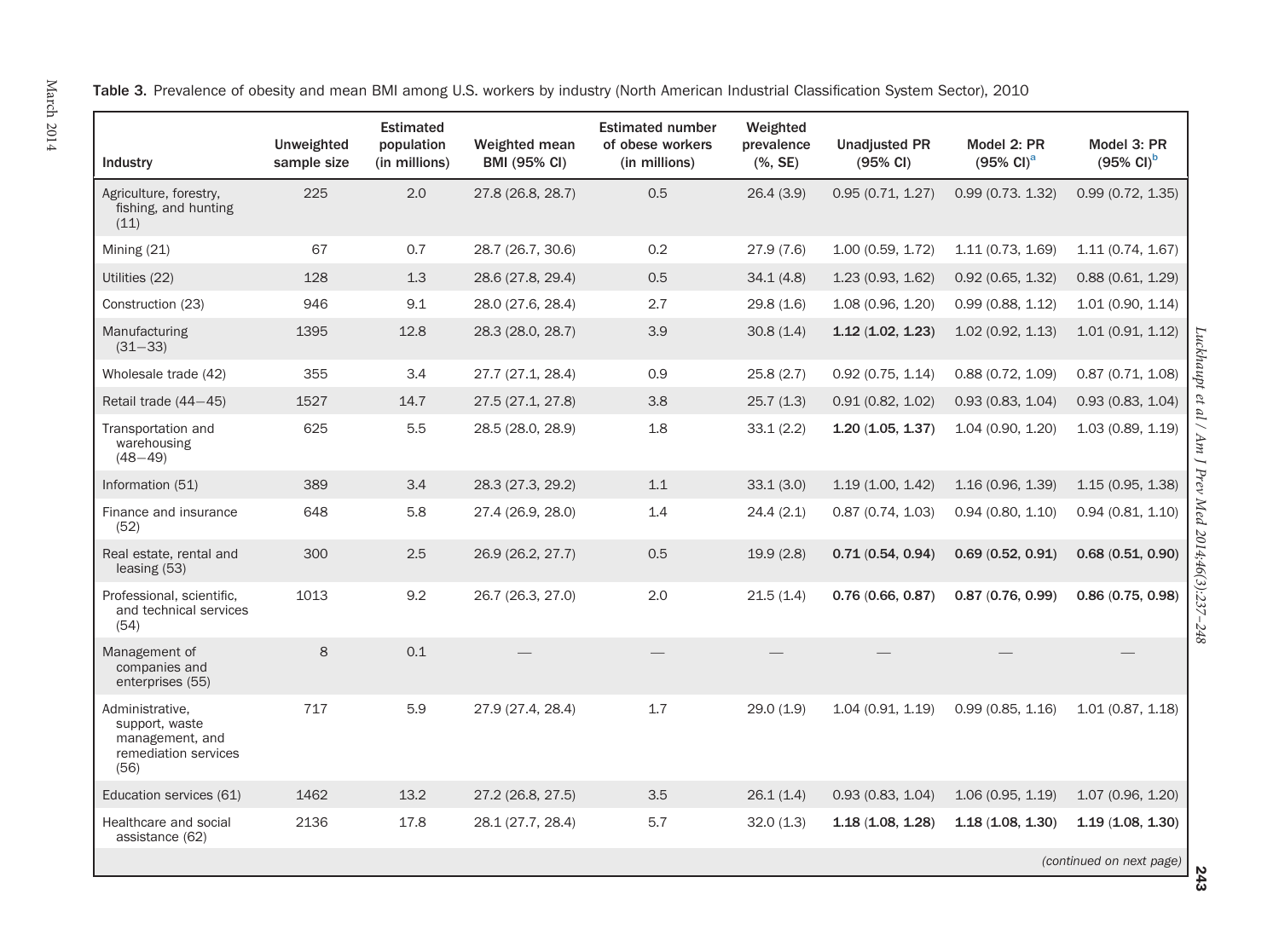<span id="page-7-0"></span>

| Table 3. Prevalence of obesity and mean BMI among U.S. workers by industry (North American Industrial Classification System Sector), 2010 (continued) |                           |                                         |                               |                                                       |                                   |                                    |                                                          |                                        |
|-------------------------------------------------------------------------------------------------------------------------------------------------------|---------------------------|-----------------------------------------|-------------------------------|-------------------------------------------------------|-----------------------------------|------------------------------------|----------------------------------------------------------|----------------------------------------|
| Industry                                                                                                                                              | sample size<br>Unweighted | Estimated<br>population<br>(in millions | Weighted mean<br>BMI (95% CI) | Estimated number<br>of obese workers<br>(in millions) | prevalence<br>Weighted<br>(%, SE) | <b>Unadjusted PR</b><br>$(95%$ CI) | Model 2: PR<br>$(95%$ CI) <sup>a</sup>                   | Model 3: PR<br>$(95%$ CI) <sup>D</sup> |
| Arts, entertainment, and<br>recreation (71)                                                                                                           | 319                       | 8.<br>2.i                               | 26.2 (25.4, 27.1)             | 0.6                                                   | 20.5(2.9)                         |                                    | $0.73(0.55, 0.97)$ $0.77(0.57, 1.02)$ $0.73(0.54, 0.99)$ |                                        |
| Accommodation and food<br>services (72)                                                                                                               | 1005                      | 8.                                      | 26.3 (25.9, 26.7)             | O.<br>N                                               | 22.7 (1.6)                        | 0.81(0.70, 0.93)                   | 0.86(0.74, 1.00)                                         | 0.86 (0.74, 1.01)                      |
| public administration)<br>Other services (except<br>(81)                                                                                              | 816                       | 6.8                                     | 27.0 (26.6, 27.4)             |                                                       | 24.9 (1.7)                        | 0.89(0.77, 1.02)                   | 0.87(0.75, 1.03)                                         | 0.88(0.75, 1.03)                       |
| Public administration (92)                                                                                                                            | 815                       | $\frac{1}{2}$                           | 29.0 (28.5, 29.5)             | 0.<br>2.                                              | 36.3 (2.1)                        |                                    | $1.33(1.17, 1.50)$ $1.27(1.13, 1.43)$ $1.26(1.12, 1.43)$ |                                        |

from ref ( $p \leq 0.05$ ) differences Boldface indicates statistically significant Note: I

Note: Boldface indicates statistically significant differences from ref (p.≤0.05).<br><sup>a</sup>ln Model 2, PRs are adjusted for demographic covariates (gender, age, race/ethnicity, and education) and health behaviors (smoking, exer PRs are adjusted for demographic covariates (gender, age, race/ethnicity, and education) and health behaviors (smoking, exercise, and fruit and vegetable consumption) long work hours; and hostile work environment for demographic covariates; health behaviors (smoking, exercise, and fruit and vegetable consumption); adjusted are prevalence ratio PR, prevalence ratio PRs: <sup>a</sup>ln Model 2, P<br><sup>b</sup>ln Model 3, P  $\frac{5}{2}$  R,

We found no statistically significant interactions between work hours and I and O, gender, or physical activity, or between hostile work environment and I and O.

## Discussion

This study found significant, albeit modest, associations between long work hours, hostile work environments, and obesity among a nationally representative sample inclusive of U.S. workers from all I and O categories. These associations persisted after adjustment for demographic characteristics and health behaviors. There were also a few I and O categories that were associated with increased prevalence of obesity, even after adjustment for demographic characteristics, health behaviors, long work hours, and hostile work environment. These findings suggest that there may be other work-related variables not included in this study (e.g., occupational physical activity or occupational sedentariness) that vary by I and O and contribute to obesity.

The finding regarding long work hours is consistent with a previous longitudinal study in which men (but not women) had increased odds of having excess body weight if they worked long hours at baseline, and men who changed from standard to long hours over the course of the study had increased odds of experiencing an unhealthy weight gain compared with men who continued to work standard hours.<sup>[7](#page-11-0)</sup> Similarly, Ostry et al.<sup>[13](#page-11-0)</sup> found elevated BMIs among men working 35 or more hours per week, even after controlling for job strain. Unlike previous studies, the current study included analyses that controlled for health behaviors, and found that the association between long work hours and obesity persisted.

This study also found an association between exposure to a hostile work environment and obesity, which persisted after adjustment for demographic and health behavior variables. It may be that hostile work environments, like other stressors, promote obesity through an increase in total caloric intake, $16,38$  which is unexplained by fruit and vegetable consumption. Alternatively, as the present study is cross-sectional, a reverse association cannot be ruled out. That is, workers who are already obese may be more likely to experience harassment or bullying on the job. Longitudinal studies of workplace and hostility may help clarify this relationship.

After adjustment, there was an association between obesity and employment in HCSA industries. The occupational categories of CS and healthcare support were also positively associated with obesity, but the category of healthcare practitioners and technical occupations was not. This finding is consistent with a previous study based on NHIS data from 1986 through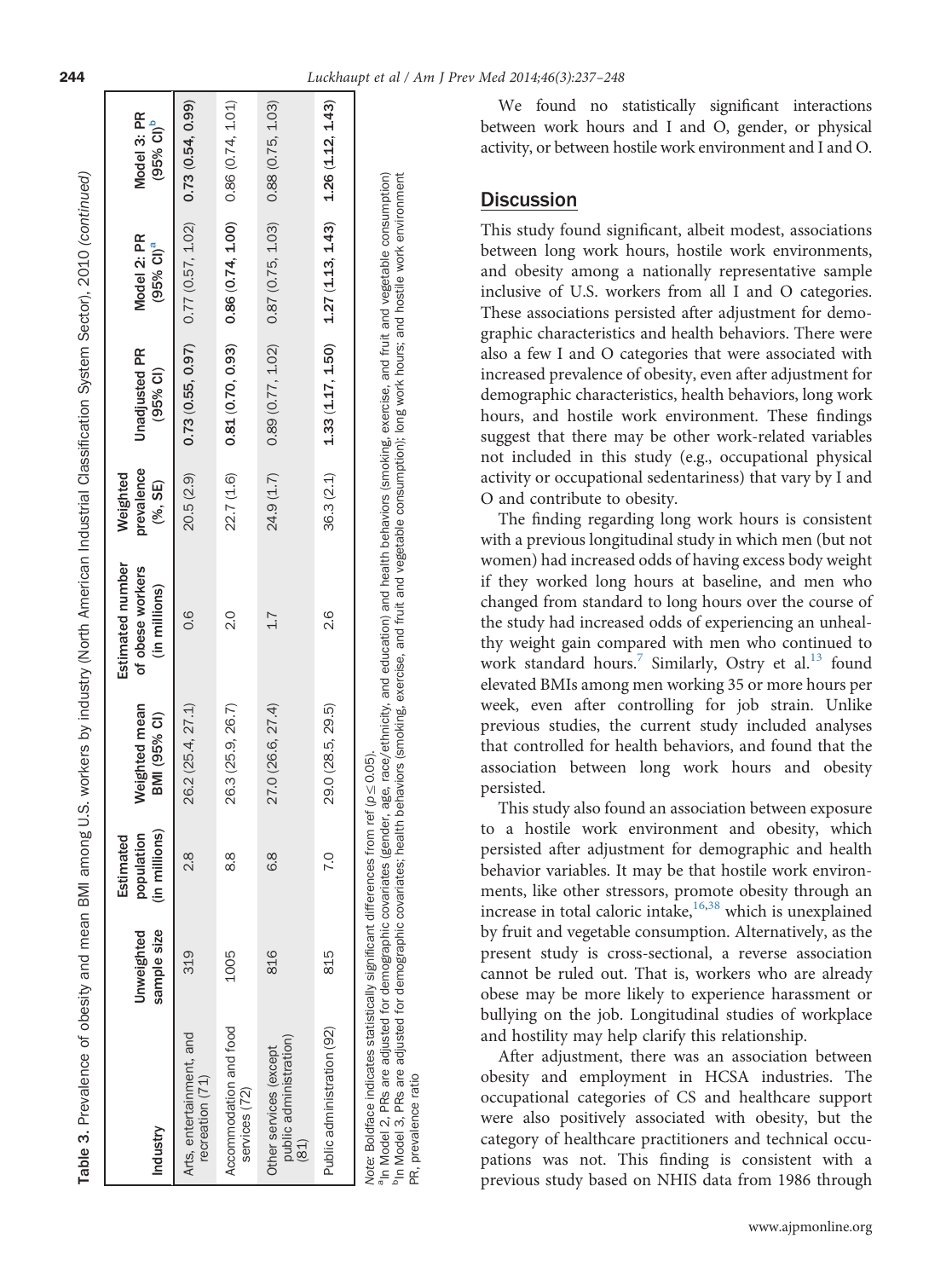<span id="page-8-0"></span>

|                                                             | Unweighted  | <b>Estimated</b><br>population (in | <b>Weighted mean</b> | <b>Estimated</b><br>number of<br>obese workers | Weighted<br>prevalence | <b>Unadjusted PR</b> | Model 2: PR           | Model 3: PR                                                        |
|-------------------------------------------------------------|-------------|------------------------------------|----------------------|------------------------------------------------|------------------------|----------------------|-----------------------|--------------------------------------------------------------------|
| <b>Occupation</b>                                           | sample size | millions)                          | <b>BMI (95% CI)</b>  | (in millions)                                  | (%, SE)                | $(95% \text{ Cl})$   | $(95\% \text{ Cl})^a$ | $(95\% \text{ Cl})^{\text{b}}$                                     |
| Management (11)                                             | 1352        | 13.1                               | 28.1 (27.7, 28.4)    | 3.7                                            | 28.2(1.4)              | 1.01(0.91, 1.13)     | 1.08(0.96, 1.20)      | 1.06(0.94, 1.19)                                                   |
| Business and financial<br>operations (13)                   | 718         | 6.2                                | 27.3 (26.8, 27.8)    | 1.5                                            | 24.9(1.9)              | 0.89(0.77, 1.04)     | 1.02(0.88, 1.17)      | 1.02(0.89, 1.17)                                                   |
| Computer and<br>mathematical (15)                           | 431         | 3.9                                | 27.3 (26.6, 28.0)    | 1.0                                            | 25.7(2.6)              | 0.92(0.75, 1.12)     | 1.00(0.82, 1.22)      | 1.01(0.83, 1.22)                                                   |
| Architecture and<br>engineering (17)                        | 276         | 2.7                                | 28.0 (27.3, 28.7)    | 0.9                                            | 34.1(3.4)              | 1.23(1.01, 1.49)     | 1.36(1.13, 1.63)      | 1.34(1.12, 1.62)                                                   |
| Life, physical, and<br>social science (19)                  | 167         | 1.6                                | 25.7 (24.9, 26.5)    | 0.2                                            | 14.2(2.9)              | 0.51(0.34, 0.76)     | 0.73(0.51, 1.06)      | 0.74(0.51, 1.07)                                                   |
| Community and social<br>service (21)                        | 296         | 2.5                                | 28.2 (27.5, 29.0)    | 0.9                                            | 35.6(3.7)              | 1.28(1.05, 1.57)     | 1.30(1.06, 1.58)      | 1.30(1.06, 1.60)                                                   |
| Legal $(23)$                                                | 178         | 1.7                                | 27.3 (26.3, 28.2)    | 0.4                                            | 23.3(3.9)              | 0.83(0.60, 1.16)     | 0.85(0.62, 1.15)      | 0.80(0.58, 1.10)                                                   |
| Education, training,<br>and library (25)                    | 956         | 8.8                                | 27.1 (26.6, 27.5)    | 2.2                                            | 24.7(1.7)              | 0.88(0.76, 1.02)     | 1.06 (0.92, 1.22)     | 1.07 (0.93, 1.23)                                                  |
| Art, design,<br>entertainment.<br>sports, and media<br>(27) | 325         | 2.8                                | 26.0 (25.2, 26.8)    | 0.6                                            | 20.1(2.8)              | $0.72$ (0.55, 0.94)  | 0.80(0.61, 1.03)      | Luckhaupt et al / Am J Prev Med 2014;46(3):237<br>0.77(0.59, 1.01) |
| Healthcare<br>practitioners and<br>technical (29)           | 771         | 6.6                                | 26.5 (26.0, 26.9)    | 1.4                                            | 22.0(1.7)              | 0.78(0.67, 0.91)     | 0.88(0.76, 1.03)      | 0.89(0.76, 1.03)                                                   |
| Healthcare support<br>(31)                                  | 411         | 3.3                                | 28.7 (27.8, 29.7)    | 1.1                                            | 34.8(3.0)              | 1.26(1.06, 1.49)     | 1.16 (0.96, 1.40)     | 1.15(0.94, 1.40)                                                   |
| Protective service (33)                                     | 321         | 2.7                                | 29.8 (29.2, 30.5)    | 1.1                                            | 40.7(3.2)              | 1.48(1.26, 1.73)     | 1.24(1.04, 1.49)      | 1.23(1.03, 1.49)                                                   |
| Food preparation and<br>serving related (35)                | 824         | 7.3                                | 26.3 (25.8, 26.8)    | 1.7                                            | 23.1(1.8)              | $0.82$ (0.70, 0.96)  | 0.85(0.72, 1.01)      | 0.86(0.72, 1.02)                                                   |
| Building and ground<br>cleaning and<br>maintenance (37)     | 660         | 5.2                                | 27.0 (26.5, 27.4)    | 1.2                                            | 23.5(2.0)              | 0.84(0.71, 0.99)     | 0.74(0.61, 0.90)      | 0.76(0.62, 0.92)                                                   |
|                                                             |             |                                    |                      |                                                |                        |                      |                       | (continued on next page)                                           |

245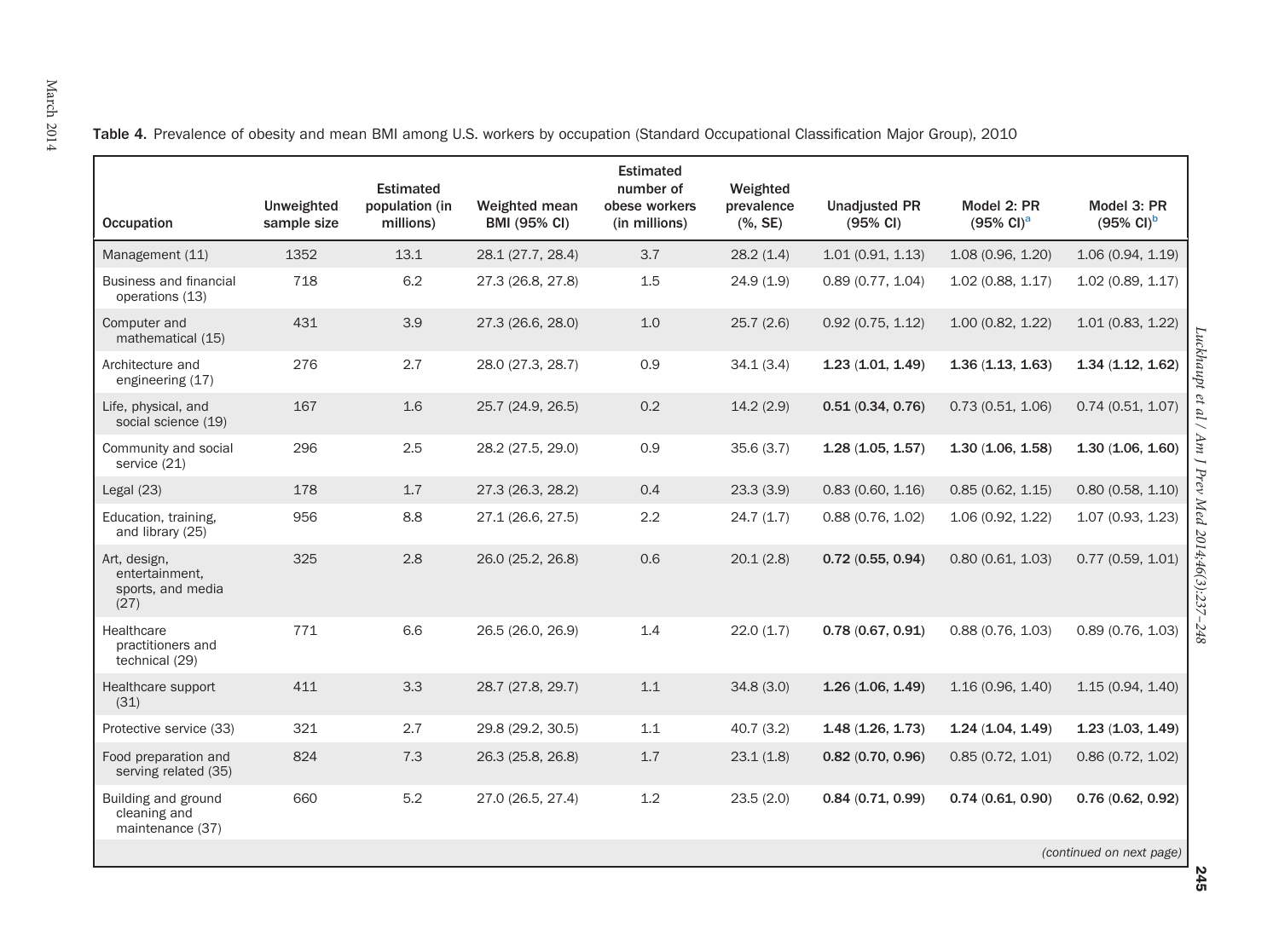| Occupation                                         | Unweighted<br>sample size | <b>Estimated</b><br>population (in<br>millions) | Weighted mean<br><b>BMI (95% CI)</b> | <b>Estimated</b><br>number of<br>obese workers<br>(in millions) | Weighted<br>prevalence<br>$(% )^{2}(6, SE)$ | <b>Unadjusted PR</b><br>$(95% \text{ Cl})$ | Model 2: PR<br>$(95\% \text{ Cl})^a$ | Model 3: PR<br>$(95\% \text{ Cl})^{\text{D}}$ |
|----------------------------------------------------|---------------------------|-------------------------------------------------|--------------------------------------|-----------------------------------------------------------------|---------------------------------------------|--------------------------------------------|--------------------------------------|-----------------------------------------------|
| Personal care and<br>service (39)                  | 581                       | 4.9                                             | 28.1 (27.4, 28.8)                    | 1.6                                                             | 32.7(2.4)                                   | 1.18(1.02, 1.37)                           | 1.14(0.97, 1.34)                     | 1.16(0.98, 1.37)                              |
| Sales and related (41)                             | 1489                      | 13.9                                            | 27.2 (26.9, 27.5)                    | 3.4                                                             | 24.4(1.3)                                   | 0.86(0.77, 0.97)                           | 0.87(0.77, 0.98)                     | 0.86(0.76, 0.97)                              |
| Office and<br>administrative<br>support (43)       | 2011                      | 17.3                                            | 27.9 (27.6, 28.3)                    | 5.3                                                             | 30.7(1.2)                                   | 1.12(1.03, 1.22)                           | 1.11(1.01, 1.21)                     | 1.12(1.02, 1.22)                              |
| Farming, fishing, and<br>forestry (45)             | 106                       | 0.9                                             | 27.5 (26.3, 28.8)                    | 0.2                                                             | 27.5(4.5)                                   | 0.99(0.71, 1.37)                           | 1.01(0.73, 1.40)                     | 0.97(0.69, 1.37)                              |
| Construction and<br>extraction (47)                | 753                       | 7.3                                             | 27.9 (27.5, 28.3)                    | 2.0                                                             | 27.5(1.9)                                   | 0.99(0.86, 1.13)                           | 0.88(0.76, 1.03)                     | 0.89(0.76, 1.04)                              |
| Installation,<br>maintenance, and<br>repair $(49)$ | 508                       | 4.8                                             | 28.2 (27.6, 28.7)                    | 1.4                                                             | 29.6(2.5)                                   | 1.07 (0.90, 1.26)                          | 0.92(0.77, 1.10)                     | 0.92(0.76, 1.10)                              |
| Production (51)                                    | 896                       | 7.8                                             | 28.6 (28.1, 29.1)                    | 2.5                                                             | 32.1(1.9)                                   | 1.17(1.03, 1.32)                           | 0.98(0.85, 1.13)                     | 0.98(0.85, 1.13)                              |
| Transportation and<br>material moving (53)         | 851                       | 7.7                                             | 28.5 (28.0, 29.1)                    | 2.5                                                             | 32.8(1.9)                                   | 1.19(1.05, 1.35)                           | 1.06(0.92, 1.22)                     | 1.06 (0.92, 1.22)                             |

<span id="page-9-0"></span>Table 4. Prevalence of obesity and mean BMI among U.S. workers by occupation (Standard Occupational Classification Major Group), 2010 (continued)

Note: Boldface indicates statistically significant differences from ref (p $\leq$ 0.05).

<sup>a</sup>In Model 2, PRs are adjusted for demographic covariates (gender, age, race/ethnicity, and education) and health behaviors (smoking, exercise, and fruit and vegetable consumption) <sup>b</sup>In Model 3, PRs are adjusted for demographic covariates; health behaviors (smoking, exercise, and fruit and vegetable consumption); long work hours; and hostile work environment PR, prevalence ratio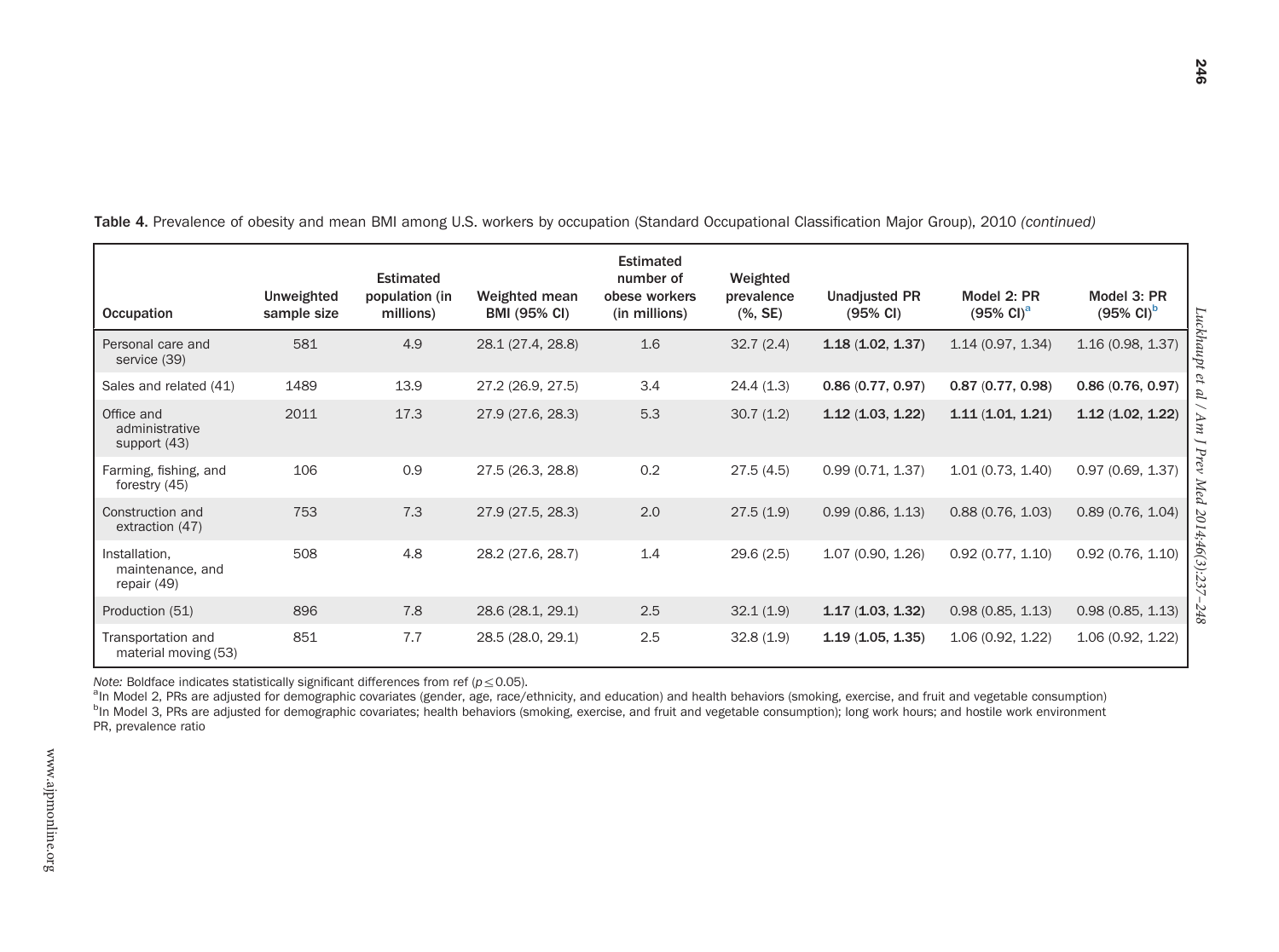2002, which reported that female health services were among the occupational categories with the highest pooled obesity rates, while both male and female workers in health-diagnosing occupations, which generally have higher incomes, exhibited some of the lowest obesity rates. $^{21}$  These conflicting findings support observations from a recent qualitative, participatory investigation suggesting that the impact of working conditions on obesity may be especially harmful for lower-income workers.<sup>[39](#page-11-0)</sup>

The only other industry category significantly associated with obesity in the present study after controlling for all covariates was PA. Similar to the earlier NHIS study, the present study also found a high prevalence of obesity among workers in the PS occupations, many of whom are employed in PA industries. The other occupational categories significantly associated with obesity in this study after controlling for all covariates were OAS support and AE. The finding of increased obesity among the latter group was surprising given that the previous NHIS study found very low prevalence rates of obesity among female architects and surveyors.<sup>21</sup> More in-depth studies of workers within these groups are needed to elucidate the specific factors contributing to their increased obesity prevalence. Consistent with a recent Gallup study, $40$  the present study found high unadjusted PRs for obesity among transportation and material moving occupations and production occupations, but these results were no longer significant after adjustment.

Associations between work organization and psychosocial workplace exposure variables captured by the 2010 NHIS-OHS and I and O have been described previously[.35,36](#page-11-0) The fact that most of the differences in the prevalence of obesity among I and O groups persisted after adjustment for the subset of work organization and workplace psychosocial factors significantly associated with obesity suggests that I and O differences in obesity prevalence may be related, at least partially, to occupational factors that were not captured in this study (e.g., income, job strain, and/or aerobic occupational physical activity).

#### Strengths and Limitations

The main strengths of this study are (1) that it is based on a large, nationally representative sample that includes U.S. workers from all I and O categories and (2) that the 2010 NHIS includes data on many demographic variables, health behaviors, and supplemental occupational variables useful for multivariable analyses. Some of the main limitations are that all data are self-reported and cross-sectional. In particular, BMI calculations based on

self-reported height and weight values are subject to error, as they tend to underestimate obesity prevalence. $41,42$  $41,42$  $41,42$  In addition, as described by Alterman et al.,  $36$  single questions were used to measure complex constructs such as exposure to a hostile work environment and job insecurity because more detailed information on these factors was beyond the scope of the NHIS. There are also limitations associated with the measures used to assess health behaviors, which were based on published guidelines. In particular, the low prevalence of meeting fruit and vegetable consumption recommendations limited the utility of this variable.

The economic climate and high unemployment rates in the U.S. in 2010 should also be considered when interpreting our findings, as these conditions could have influenced the NHIS-OHS estimates. Finally, this is an exploratory study that involves many comparisons. Significance was defined as  $p < 0.05$  to provide a high level of sensitivity for meaningful associations, but some of the significant findings may be due to chance.

#### **Conclusions**

In summary, this study presents additional evidence that selected occupational factors, specifically long work hours, hostile work environments, and employment in certain industries and occupations, may contribute to the current epidemic of obesity in the U.S. Public health professionals and employers should consider workplace interventions aimed at reducing obesity that take organization-level factors, such as scheduling and prevention of workplace hostility, into account along with individual-level health behaviors such as diet and exercise. This could be done as part of the Total Worker Health™ approach advocated by NIOSH, which involves integration of occupational safety and health protection with health promotion to prevent worker injury and illness and to advance health and well-being (see [http://](http://www.cdc.gov/niosh/TWH/) [www.cdc.gov/niosh/TWH/\)](http://www.cdc.gov/niosh/TWH/).

The authors express their appreciation to the many other persons, both within and outside of NIOSH and NCHS, who contributed to study planning, questionnaire development, and/or review of previous drafts of this paper. These include, but are not limited to, Marie Haring Sweeney, Toni Alterman, John Sestito, Aaron Sussell, Jim Dahlhamer, Brian Ward, Aleck Ostry, and Alberto Cabán-Martinez.

No financial disclosures were reported by the authors of this paper. The findings and conclusions in this report are those of the authors and do not necessarily represent the views of NIOSH.